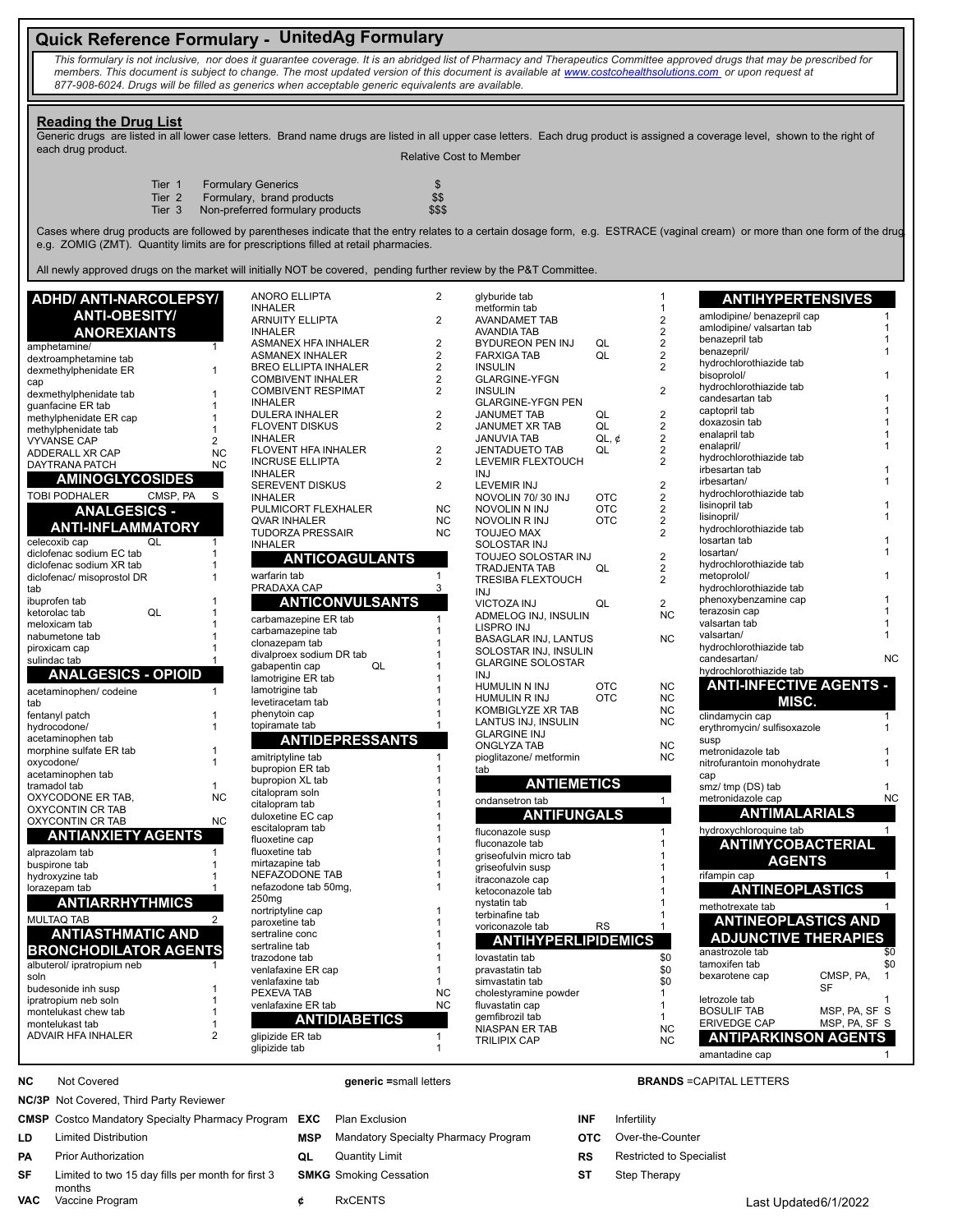# **Quick Reference Formulary - UnitedAg Formulary**

*This formulary is not inclusive, nor does it guarantee coverage. It is an abridged list of Pharmacy and Therapeutics Committee approved drugs that may be prescribed for members. This document is subject to change. The most updated version of this document is available at www.costcohealthsolutions.com or upon request at 877-908-6024. Drugs will be filled as generics when acceptable generic equivalents are available.* 

۳

| carbidopa/ levodopa tab               | 1              | amnesteem cap, claravis                            | 1                      |
|---------------------------------------|----------------|----------------------------------------------------|------------------------|
| pramipexole ER tab                    | 1              | cap, isotretinoin cap,                             |                        |
| ropinirole ER tab                     | 1              | myorisan cap, zenatane                             |                        |
| ropinirole tab                        | 1<br>1         | cap                                                |                        |
| selegiline cap                        |                | calcipotriene cream<br>clindamycin gel             | 1<br>1                 |
| <b>ANTIPSYCHOTICS/</b>                |                | clindamycin/ benzoyl                               | 1                      |
| <b>ANTIMANIC AGENTS</b>               |                | peroxide gel                                       |                        |
| aripiprazole tab                      | 1              | clotrimazole/                                      | 1                      |
| clozapine tab                         | 1              | betamethasone cream                                |                        |
| lithium carbonate cap                 | 1              | erythromycin gel                                   | 1                      |
| lithium carbonate tab                 | 1<br>1         | imiquimod cream                                    | 1                      |
| olanzapine ODT<br>olanzapine tab      | 1              | ketoconazole cream                                 | 1                      |
| paliperidone ER tab                   | 1              | QL<br>lidocaine patch                              | 1<br>1                 |
| quetiapine tab                        | 1              | lidocaine/ prilocaine cream<br>metronidazole cream | 1                      |
| risperidone tab                       | 1              | metronidazole gel                                  | 1                      |
| ziprasidone cap                       | 1              | mupirocin oint                                     | 1                      |
| <b>ANTIVIRALS</b>                     |                | nystatin/ triamcinolone oint                       | 1                      |
|                                       | 1              | pimecrolimus cream                                 | 1                      |
| acyclovir cap                         | 1              | tacrolimus oint                                    | 1                      |
| acyclovir susp<br>QL<br>entecavir tab | 1              | <b>PA</b><br>tretinoin cream                       | 1                      |
| <b>CMSP</b><br>nevirapine tab         | 1              | <b>PA</b><br>tretinoin gel                         | 1                      |
| valacyclovir tab                      | 1              | <b>ELIDEL CREAM</b>                                | 3                      |
| zidovudine cap<br><b>CMSP</b>         | 1              | TAZORAC CREAM 0.05%                                | 3                      |
| RELENZA DISKHALER<br>QL               | $\overline{2}$ | <b>AZELEX CREAM</b>                                | NC                     |
| FUZEON INJ<br><b>CMSP</b>             | S              | mupirocin cream                                    | NC                     |
| PEG-INTRON INJ<br><b>CMSP</b>         | S              | TAZORAC GEL                                        | <b>NC</b><br><b>NC</b> |
| PEGASYS INJ<br><b>CMSP</b>            | S              | ZOVIRAX OINT                                       |                        |
| <b>ASSORTED CLASSES</b>               |                | <b>DIAGNOSTIC PRODUCTS</b>                         |                        |
| azathioprine tab                      | 1              | ACCU-CHEK TEST STRIPOTC                            | $\overline{2}$         |
| cyclosporine cap                      | 1              | FREESTYLE LITE TEST OTC                            | <b>NC</b>              |
| mycophenolate mofetil tab             | 1              | <b>STRIP</b>                                       |                        |
| <b>BETA BLOCKERS</b>                  |                | FREESTYLE TEST STRIPOTC                            | NC                     |
|                                       |                | PRECISION XTRA TEST OTC                            | NC                     |
| atenolol tab                          | 1              | STRIP                                              |                        |
| carvedilol tab                        | 1              | TEST STRIP (all other test OTC                     | NC                     |
| labetalol tab                         | 1              | strips)                                            |                        |
| metoprolol ER tab                     | 1              | <b>DIURETICS</b>                                   |                        |
| metoprolol tab                        | 1<br>1         | acetazolamide ER cap                               | 1                      |
| nadolol tab<br>propranolol tab        | 1              | amiloride/                                         | 1                      |
|                                       |                | hydrochlorothiazide tab                            |                        |
| <b>CALCIUM CHANNEL</b>                |                | furosemide tab                                     | 1                      |
| <b>BLOCKERS</b>                       |                | hydrochlorothiazide tab                            | 1                      |
| amlodipine tab                        | 1              | spironolactone tab                                 | 1                      |
| diltiazem ER cap                      | 1              | triamterene/                                       | 1                      |
| diltiazem ER tab                      | 1              | hydrochlorothiazide cap                            |                        |
| diltiazem tab                         | 1              | triamterene/                                       | 1                      |
| felodipine ER tab                     | 1              | hydrochlorothiazide tab<br>THALITONE TAB           | <b>NC</b>              |
| nifedipine cap                        | 1              |                                                    |                        |
| nifedipine ER tab                     | 1              | <b>ENDOCRINE AND</b>                               |                        |
| nisoldipine ER tab                    | 1<br>1         | <b>METABOLIC AGENTS - MISC.</b>                    |                        |
| verapamil SR tab                      | 3              | raloxifene tab                                     | \$0                    |
| COVERA-HS TAB                         |                | alendronate tab                                    | 1                      |
| <b>CEPHALOSPORINS</b>                 |                | ibandronate tab 150mg<br>QL                        | 1                      |
| cefaclor cap                          | 1              | <b>FORTICAL NASAL SPRAY</b>                        | 2                      |
| cefadroxil cap                        | 1              | ACTONEL TAB                                        | 3                      |
| cefdinir cap                          | 1              | <b>FORTEO INJ</b><br><b>CMSP</b>                   | S                      |
| cefdinir susp                         | 1              | <b>ESTROGENS</b>                                   |                        |
| cefpodoxime proxetil tab              | 1              | estradiol patch                                    | 1                      |
| cefprozil susp                        | 1<br>1         | estradiol tab                                      | 1                      |
| cefprozil tab                         | 1              | estradiol/ norethindrone                           | 1                      |
| cefuroxime susp                       | 1              | tab                                                |                        |
| cephalexin cap                        |                | PREMARIN TAB                                       | 2                      |
| <b>CONTRACEPTIVES</b>                 |                | PREMPHASE TAB,                                     | 2                      |
| tri-sprintec tab                      | \$0            | PREMPRO TAB                                        |                        |
| YAZ TAB                               | ΝC             | <b>FLUOROQUINOLONES</b>                            |                        |
| <b>CORTICOSTEROIDS</b>                |                | ciprofloxacin tab                                  | 1                      |
| prednisolone soln                     | 1              | levofloxacin tab                                   | 1                      |
| <b>COUGH/ COLD/ ALLERGY</b>           |                | moxifloxacin tab                                   | 1                      |
|                                       |                | ofloxacin tab                                      | 1                      |
| guaifenesin/ codeine syrupOTC, QL     | 1              | <b>GENITOURINARY AGENTS -</b>                      |                        |
| <b>DERMATOLOGICALS</b>                |                | <b>MISCELLANEOUS</b>                               |                        |
| PA<br>adapalene cream                 | 1              |                                                    |                        |
| adapalene gel<br><b>PA</b>            | 1              | alfuzosin SR tab                                   | 1                      |
|                                       |                | finasteride tab<br>tamsulosin cap                  | 1<br>1                 |
|                                       |                |                                                    |                        |

| aravis                | 1         | <b>GOUT AGENTS</b>                         |            |            |
|-----------------------|-----------|--------------------------------------------|------------|------------|
| ),                    |           |                                            |            |            |
| tane                  |           | allopurinol tab                            |            |            |
|                       |           | <b>HEMATOLOGICAL AGENTS -</b>              |            |            |
|                       | 1         | MISC.                                      |            |            |
|                       | 1         | clopidogrel tab 75mg                       |            | 1          |
| yl                    | 1         | <b>HYPNOTICS/ SEDATIVES/</b>               |            |            |
|                       | 1         | <b>SLEEP DISORDER AGENTS</b>               |            |            |
| am                    |           |                                            |            |            |
|                       | 1         | phenobarbital tab                          |            |            |
|                       | 1         | temazepam cap 15mg                         |            | 1<br>1     |
| ٦                     | 1         | temazepam cap 30mg<br>zaleplon cap         |            | 1          |
| QL                    | 1         | ramelteon tab                              |            | <b>NC</b>  |
| ecream :              | 1         | ROZEREM TAB                                |            | <b>NC</b>  |
| m                     | 1         | <b>MACROLIDES</b>                          |            |            |
|                       | 1         |                                            |            |            |
|                       | 1         | azithromycin susp                          |            | 1<br>1     |
| ne oint<br>٦          | 1<br>1    | azithromycin tab<br>clarithromycin tab     |            | 1          |
|                       | 1         | <b>DIFICID TAB</b>                         | QL, ST     | 2          |
| PA                    | 1         | <b>MEDICAL DEVICES AND</b>                 |            |            |
| PA                    | 1         |                                            |            |            |
|                       | 3         | <b>SUPPLIES</b>                            |            |            |
| 0.05%                 | 3         | <b>ACCU-CHEK AVIVA PLUS OTC</b>            |            | \$0        |
|                       | ΝC        | <b>METER</b>                               |            |            |
|                       | ΝC        | <b>B-D INSULIN SYRINGE</b>                 | ОТС        | 1          |
|                       | <b>NC</b> | <b>B-D PEN NEEDLE</b><br>FREESTYLE FREEDOM | отс<br>OTC | ΝC<br>ΝC   |
|                       | ΝC        | LITE METER                                 |            |            |
| <b>IC PRODUCTS</b>    |           | NOVOFINE PEN NEEDLEOTC                     |            | <b>NC</b>  |
| <b>STRIPOTC</b>       | 2         | NOVOTWIST PEN                              | отс        | ΝC         |
| TEST<br>OTC           | <b>NC</b> | NEEDLE                                     |            |            |
|                       |           | PRECISION XTRA                             | ОТС        | <b>NC</b>  |
| <b>STRIPOTC</b>       | <b>NC</b> | METER                                      |            |            |
| TEST OTC              | <b>NC</b> | <b>MIGRAINE PRODUCTS</b>                   |            |            |
|                       | <b>NC</b> | naratriptan tab                            | QL         | 1          |
| าer test OTC          |           | rizatriptan ODT                            | QL         | 1          |
|                       |           | rizatriptan tab                            | QL         | 1          |
| RETICS                |           | sumatriptan inj                            | QL         | 1          |
| cар                   | 1         | sumatriptan tab                            | QL         | 1          |
|                       | 1         | sumatriptan vial inj                       | QL         | 1          |
| tab                   |           | zolmitriptan ODT                           | QL         | 1          |
|                       | 1         | zolmitriptan tab                           | QL         | 1          |
| tab                   | 1<br>1    | SUMATRIPTAN INJ 6MG/ QL                    |            | 2          |
|                       | 1         | 0.5ML                                      |            |            |
| cap                   |           | acetaminophen/                             |            | <b>NC</b>  |
|                       | 1         | isometheptene/ dichloral<br>cap            |            |            |
| tab                   |           | SUMAVEL DOSEPRO INJ                        |            | NC         |
|                       | NC        | <b>MOUTH/ THROAT/ DENTAL</b>               |            |            |
| <b>RINE AND</b>       |           |                                            |            |            |
| <b>AGENTS - MISC.</b> |           | AGENTS                                     |            |            |
|                       |           | clotrimazole troches                       |            | 1          |
|                       | \$0<br>1  | nystatin susp                              |            | 1          |
| )mg<br>QL             | 1         | <b>MULTIVITAMINS</b>                       |            |            |
| SPRAY                 | 2         | PRENATAL VITAMINS                          |            | 1          |
|                       | 3         | (PRENATAL PLUS,                            |            |            |
| <b>CMSP</b>           | S         | PREPLUS, PRENAPLUS)                        |            |            |
| <b>ROGENS</b>         |           | NASAL AGENTS - SYSTEMIC                    |            |            |
|                       | 1         | AND TOPICAL                                |            |            |
|                       | 1         | fluticasone nasal spray                    | QL         | 1          |
| rone                  | 1         | budesonide nasal spray                     | отс        | <b>EXC</b> |
|                       |           | FLONASE SENSIMIST                          | отс        | EXC        |
|                       | 2         | NASAL SPRAY                                |            |            |
|                       | 2         | <b>BECONASE AQ NASAL</b>                   |            | <b>NC</b>  |
|                       |           | SPRAY                                      |            |            |
| <b>QUINOLONES</b>     |           | <b>OPHTHALMIC AGENTS</b>                   |            |            |
|                       | 1         | azelastine ophth soln                      |            | 1          |
|                       | 1         | bacitracin/ polymyxin b                    |            | 1          |
|                       | 1         | ophth oint                                 |            |            |
|                       | 1         | ciprofloxacin ophth soln                   |            | 1          |
| <b>JARY AGENTS -</b>  |           | dorzolamide/ timolol (pf)                  |            |            |
| <b>LANEOUS</b>        |           | ophth soln                                 |            |            |
|                       |           | gentamicin ophth soln                      |            |            |
|                       | 1<br>1    | ketorolac ophth soln                       |            | 1          |
|                       | 1         | latanoprost ophth soln                     | QL         | 1          |
|                       |           | ofloxacin ophth soln                       |            | 1          |

|            |                              |                | 1              |
|------------|------------------------------|----------------|----------------|
|            | pilocarpine ophth soln       |                |                |
| 1          | timolol maleate ophth soln   |                | 1              |
|            | tobramycin ophth soln        |                | 1              |
| S          | tobramycin/                  |                | 1              |
|            | dexamethasone ophth soln     |                |                |
|            | ALPHAGAN P OPHTH             |                | 2              |
| 1          | <b>SOLN 0.1%</b>             |                |                |
| 31         | ALREX OPHTH SUSP             |                | 2              |
|            |                              |                |                |
|            | BETIMOL OPHTH SOLN           |                | 2              |
| 1          | LUMIGAN OPHTH SOLN QL        |                | 2              |
| 1          | PROLENSA OPHTH               |                | 2              |
| 1          | SOLN                         |                |                |
|            | TOBRADEX OPHTH OINT          |                | 2              |
| 1          | ketotifen ophth soln         | отс            | <b>EXC</b>     |
| <b>NC</b>  |                              |                |                |
| NC         | <b>OTIC AGENTS</b>           |                |                |
|            | acetic acid otic soln        |                | 1              |
|            |                              |                |                |
| 1          | neomycin/ polymixin/         |                | 1              |
| 1          | hydrocoritisone otic susp    |                |                |
| 1          | ofloxacin otic soln          |                | 1              |
| 2          | <b>PENICILLINS</b>           |                |                |
|            |                              |                |                |
| )          | amoxicillin cap              |                | 1              |
|            | amoxicillin/ clavulanate ER  |                | 1              |
|            | tab                          |                |                |
| \$0        | amoxicillin/ clavulanate tab |                | 1              |
|            | penicillin vk tab            |                | 1              |
| 1          |                              |                |                |
| ΝC         | PSYCHOTHERAPEUTIC AND        |                |                |
| ΝC         | <b>NEUROLOGICAL AGENTS -</b> |                |                |
|            |                              |                |                |
| <b>NC</b>  | MISC.                        |                |                |
|            | bupropion SR tab             | QL, SMKG       | \$0            |
| ΝC         | <b>CHANTIX PAK</b>           |                |                |
|            |                              | QL, SMKG       | \$0            |
| ΝC         | <b>CHANTIX TAB</b>           | QL, SMKG       | \$0            |
|            | nicotine gum                 | OTC, QL,       | \$0            |
|            |                              | <b>SMKG</b>    |                |
|            | nicotine lozenge             | OTC, QL,       | \$0            |
| 1          |                              | SMKG           |                |
| 1          | nicotine patch               | OTC, QL,       | \$0            |
| 1          |                              | SMKG           |                |
| 1          |                              |                |                |
|            | NICOTROL INHALER             | QL, SMKG       | \$0            |
| 1          | NICOTROL NASAL               | QL, SMKG       | \$0            |
| 1          | <b>SPRAY</b>                 |                |                |
| 1          | donepezil ODT                | QL             | 1              |
| 1          | donepezil tab                | QL             | 1              |
| 2          | galantamine ER cap           |                | 1              |
|            | galantamine tab              |                | 1              |
| ΝC         |                              |                |                |
|            | memantine tab                |                | 1              |
|            | rivastigmine cap             |                | 1              |
|            | NAMENDA XR                   |                | $\overline{c}$ |
| ΝC         | <b>TITRATION PACK</b>        |                |                |
| Л.         | <b>TETRACYCLINES</b>         |                |                |
|            |                              |                |                |
|            |                              |                |                |
|            | doxycycline hyclate cap      |                | 1              |
| 1          | minocycline cap              |                | 1              |
| 1          |                              |                |                |
|            | <b>THYROID AGENTS</b>        |                |                |
|            | liothyronine tab             |                | 1              |
| 1          | methimazole tab              |                | 1              |
|            | THYROLAR TAB                 |                | 2              |
|            |                              |                | 3              |
|            | SYNTHROID TAB                |                |                |
| <u>Ліс</u> | <b>ULCER DRUGS</b>           |                |                |
|            | cimetidine tab               |                | 1              |
|            |                              |                | 1              |
| 1          | famotidine susp              |                |                |
| EXC        | famotidine tab               | отс            | 1              |
| <b>EXC</b> | misoprostol tab              |                | 1              |
|            | pantoprazole EC tab          |                | 1              |
| <b>NC</b>  | rabeprazole EC tab           |                | 1              |
|            | PREVACID OTC CAP             | отс            | EXC            |
|            | ZEGERID CAP OTC              | отс            | EXC            |
|            |                              |                |                |
| 1          | ULCER DRUGS/                 |                |                |
| 1          | <b>ANTISPASMODICS/</b>       |                |                |
|            |                              |                |                |
|            | <b>ANTICHOLINERGICS</b>      |                |                |
| 1          | <b>DEXILANT DR CAP</b>       |                | <b>NC</b>      |
| 1          |                              |                |                |
|            | URINARY                      | ANTISPASMODICS |                |
| 1          | oxybutynin ER tab            |                | 1              |
| 1          | oxybutynin tab               |                | 1              |
| 1          | tolterodine SR cap           |                | 1              |
| 1          | tolterodine tab              |                | 1              |

**NC/3P** Not Covered, Third Party Reviewer

**CMSP** Costco Mandatory Specialty Pharmacy Program **EXC** Plan Exclusion **INF** Infertility **LD** Limited Distribution **MSP** Mandatory Specialty Pharmacy Program **OTC** Over-the-Counter **PA** Prior Authorization **QL** Quantity Limit **RS** Restricted to Specialist **SF** Limited to two 15 day fills per month for first 3 months<br>Vaccine Program **VAC** Vaccine Program **¢** RxCENTS Last Updated6/1/2022

- **SMKG** Smoking Cessation **ST** Step Therapy
	-

## **NC** Not Covered **generic =**small letters **BRANDS** =CAPITAL LETTERS

- 
- 
- 
-